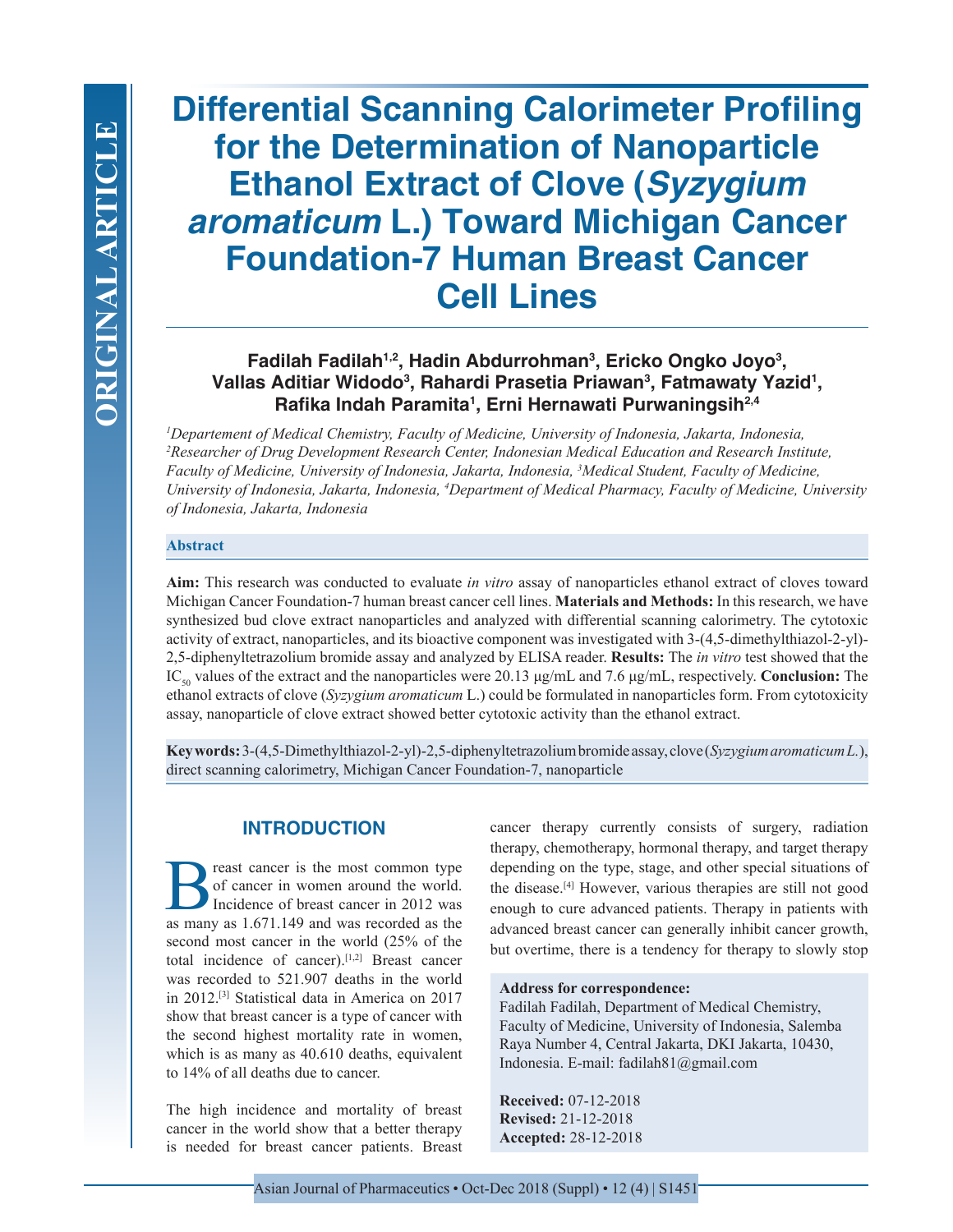responding.[5] Chemotherapy in breast cancer patients also provides quite a number of unwanted side effects.[6]

The ineffectiveness of chemotherapy treatment in cancer patients has led to the development of treatment from plant materials that are quite convincing as a preventive and curative agent for cancer. *Syzygium aromaticum* L. flower buds or clove, a Myrtaceae family, is a traditional Chinese and Indian medicine that has begun to investigate its anticancer effects. Cloves contain several bioactive compounds such as eugenol, β-caryophyllene, humulene, chavicol, methyl salicylate, α-ylangene, and eugenone. Clove extracts show potent cytotoxic activity against several cancer cell lines. Ethyl acetate extract of clove retains the G0/G1 cell cycle and induces apoptosis at certain doses.[7] Cloves also exhibit cytotoxic activity against Michigan Cancer Foundation (MCF)-7 cells and are an important resource in the development of anticancer agents.[8]

Bioactivity of compounds is directly related to the glass dissolution rate; it is obvious that it will also be dependent on its morphology. The higher the specific surface area, i.e., the contact surface between the material and the physiological fluid, the greater the glass bioactivity. Bioactive glass nanoparticles (20–500 nm) are thus of tremendous interest not only because they present a larger specific surface area but also a higher surface energy compared to micrometricsized particles.<sup>[9,10]</sup> In addition, their nanometric size allows material shaping versatility. The bioactive nanoparticles can be dispersed in a polymer scaffold. Finally, it is worth noting that their size also permits them to be internalized by different types of cells (macrophages, bone cells, cancer cells, etc.). Analysis effectivities of nanoparticle used direct scanning calorimetry (DSC).<sup>[11]</sup> DSC has been applied as an analysis tool for biological samples such as blood plasma and other biological fluids.[12] Therefore, DSC can also be used to determine the thermal profile of breast cancer cells in various treatments.

Based on these problems, we are encouraged to conduct a research that can support the use of cloves extract and nanoparticle of extract as an anticancer agent. This research was carried out by conducting clove cytotoxic tests on MCF-7 breast cancer cells *in vitro*. Next, we determined the thermal profile of breast cancer cells that had been given using DSC.

## **MATERIALS AND METHODS**

#### **Preparation sample for ethanol extract of**  *S. aromaticum* **L.**

The clove (*S. aromaticum* L.) was collected and determined by Balai Penelitian Tanaman Rempah dan Obat (BALITRO), Bogor - Indonesia, in 2017. Cloves were cut and dried in oven at 60°C before ground into powder. The sample powder (100 g) was macerated in 1 L of 95% ethanol (Merck) for 48 h at room temperature. The solution was filtered and the sample was macerated again 95% with ethanol (1 L). The procedures were repeated for 3 times. A total volume of 3 L solution was collected and dried freeze-drying under reduced pressure. The yield of the ethanolic extract was 3.18 g.

## **Nanoparticle of ethanol extract (NEC) clove (***S. aromaticum* **L***.***)**

The sodium alginate (Sigma-Aldrich) and calcium chloride (Sigma-Aldrich) solutions were prepared by dissolving the chemicals in distilled water. The pH of the sodium alginate solution was adjusted to 5.1 using hydrochloric acid (Mallinckrodt). Briefly, a known amount of chitosan was dissolved in 1% acetic acid solution and pH was modified to 5.4 using NaOH (Merck).

The method used to prepare the nanoparticles was in two steps. Adapted from Rajaonarivony's method of preparing alginate nanoparticles.[13] Aqueous calcium chloride (2 ml of 3.35 mg/ml) was added dropwise to 10 ml aqueous sodium alginate (3.0 mg/ml) while stirring for 30 min (two-way homoisothermy magnetic stirrer, 1200 rpm), and then, 4 mL chitosan solution (0.8 mg/mL) was added into the resultant calcium alginate pre-gel and stirred for an additional 1 h. The resultant opalescent suspension was equilibrated overnight to allow nanoparticles to form uniform particle size.

#### **Preparation of clove** *S. aromaticum* **L. loaded chitosan-alginate nanoparticles**

A constant volume (300 μl) of clove *S. aromaticum* L.solution in a dehydrated alcohol/water mixture (1:1, 1.105 mg/ml) was incorporated into the calcium chloride solution; then, the other processes were the same as the preparation of blank chitosan-alginate nanoparticles.

#### **Morphology and structure characterization**

The morphology and particles size measurements of the nanoparticles were performed by transmission electron microscope (TEM) JEOL Type 1010, nanoparticles separated from suspension were dried by oven and their thermogram of nanoparticle was taken with DSC.

#### *Cell line culture and MTT Assay Procedure*

 MCF-7 breast cancer cells were obtained from the Pathological Anatomic Medical Faculty of Universitas Indonesia. Cells were cultured in Roswell Park Memorial Institute 1640 media supplemented with 10% fetal bovine serum (FBS), glutamine (2 mm), and 1% penicillin-streptomycin in static 75 cm<sup>2</sup> TFlask (GIBCO, USA). The cells were incubated in a humidified atmosphere with 5%  $CO<sub>2</sub>$  at 37°C.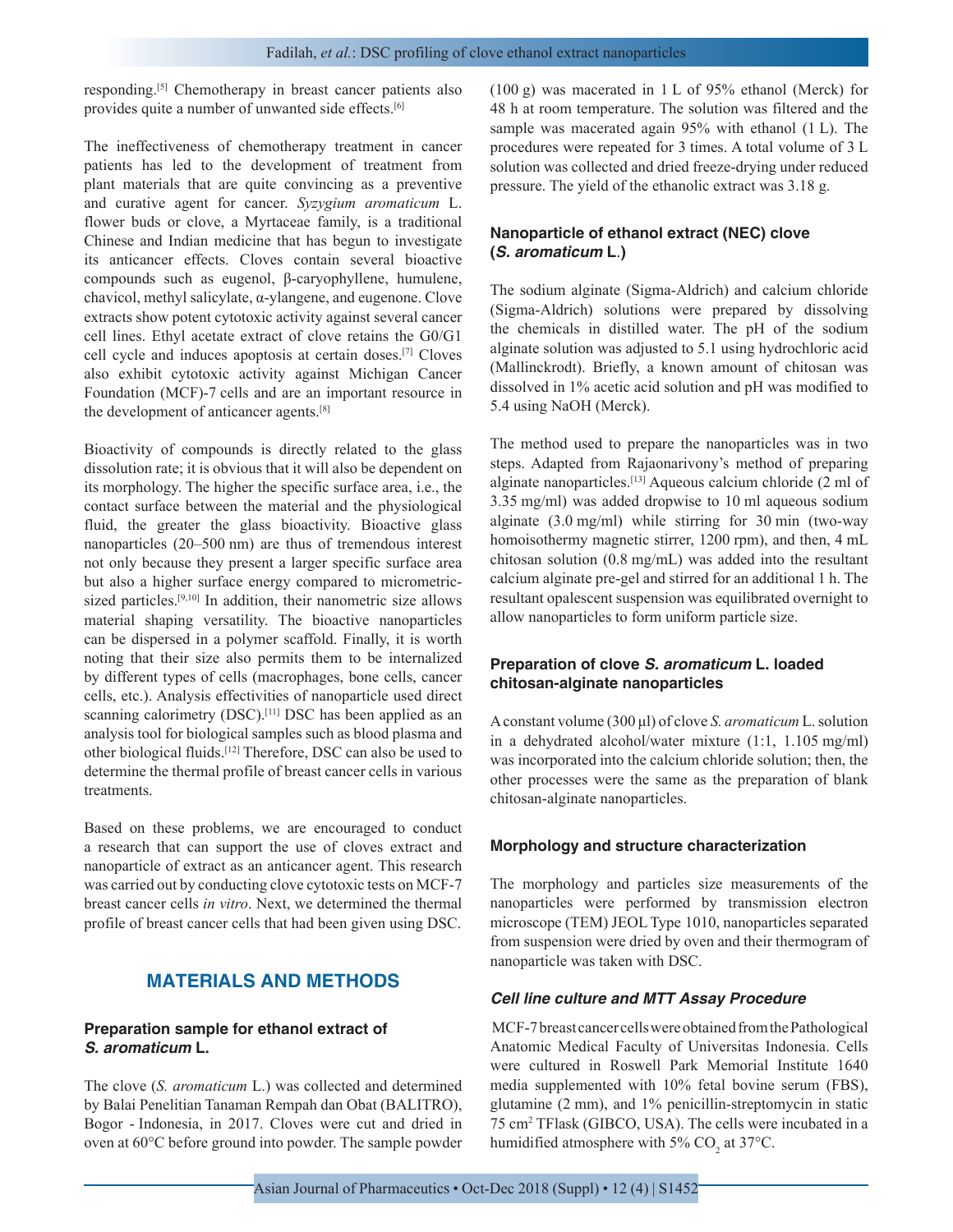Cells were plated in a 96-well plate with  $1 \times 105$  cells/well of concentration. The cells were left to adhere for 48 h before exposed to the plant extracts (0–1000 µg/ml) administered in media containing 1% of FBS and returned to the incubator for 48 h. Subsequently, MTT (Merck) reagent (0.5 mg/mL in sterile phosphate-buffered saline) was added directly to the wells. Cells were returned to the incubator for 4 h. The formation of insoluble purple formazan from yellowish MTT by enzymatic reduction was dissolved in dimethylsulfoxide after removal of supernatant. The optical density of solution was measured at 590 nm using a microplate reader.<sup>[14]</sup>

#### *Cell Viability Assays*

After treatment with the plant extracts, the cells were pooled together and the remaining attached cells were detached from the culture plates by exposure to trypsin-EDTA (GIBCO, USA). The resultant cells were then stained with trypan blue at the concentration of 0.2%. Then, the trypan blue-excluded viable cells were counted using a microplate reader under microscope.

Finally, the absorbance was monitored by a microplate reader at a wavelength of 570 nm. The percentage of viable cells was plotted versus the concentration of the test compound. The  $IC_{50}$  value was determined using linear regression analysis.

## **RESULTS AND DISCUSSION**

#### **Preparation and phytochemical analysis from ethanol extract of clove**

Phytochemical analysis results of clove *S. aromaticum* L. taken at the Nuts and Tuber Crops Research Institute (BALITKABI) of Indonesia by analysis the presence of phytochemical compounds which include alkaloids, triterpenoids, steroids, flavonoids, and phenolics. The phytochemical analysis results are shown in Table 1.

The ethanol extract of the buds of *S. aromaticum* L. gave a brown oil with a characteristic clove odor. The phytochemical compounds of the ethanol extract were determined by screening of phytochemistry analyses. Table 1 shows that phytochemical compounds of the ethanol extract of *S. aromaticum* contain terpenes, steroid, flavonoids, and phenolic compounds. Gas chromatography–mass spectrometry analyses also established the percentage composition of the 16 volatiles detected in the extract of the buds; eugenol (71.56%) and eugenol acetate (8.99%) were the major components.<sup>[15]</sup>

#### **Structure morphology of nanoparticles (NEC)**

Nanoparticle of herbal extract is prepared from plant extracts or their therapeutically active constituents. Nano drug delivery systems help in better bioavailability, decrease side effects and toxicity. Some of the marketed nano herbal medicines are described as below. Herbal extract in the nanocarriers will increase its potential for the treatment of various chronic diseases and health benefits. Nanoparticles composed of biodegradable polymers with poly(lactic-coglycolic acid) have been used to encapsulate the drug within the nanoparticles, using emulsifiers such as tween 20.

#### *The morphology structure of Nanoparticles using TEM*

TEM analysis was confirmed the presence of nanoparticle and provided morphological information of the typical loaded of extract with alginate-chitosan. Analysis with TEM, the particle was seen to be spherical, distinct, and regular. The nanoparticle coating plays a predominant role in protecting the active substance incorporated and the release profile. That TEM analysis, a particle is defined as a small object that behaves as a whole unit with respect to its transport and properties. This nanoparticle conducted by glassy ionic with polymers colloidal particles 10–1000. From the results of the synthesis of nanoparticles with this method, it was successfully carried out with a 200 nm size as shown in Figure 1.

Thermal analysis can also be used to analyze the incorporation of herbal into nanoparticles through examining enthalpy change. Organic polymer has been used to penetrate skin for drug delivery and localized drug delivery. DSC is one of the primary tools used for the characterization of the matrix state. Nanoparticles tend to have a decreased melting temperature compared to bulk material that is not in the nanometer size. Results of thermogram profile analysis of extract nanoparticles are shown in Figure 2.

Nanoparticles composed of biodegradable polymers have been used to encapsulate the herbal within the nanoparticles using emulsifiers. DSC allowed for comparison of the

| Table 1: Analysis of the phytochemical compounds of clove |                                        |                                    |                   |  |  |
|-----------------------------------------------------------|----------------------------------------|------------------------------------|-------------------|--|--|
| <b>Screening of phytochemistry</b>                        | <b>Result of test (Ref.)</b>           | <b>Result of experimental test</b> | <b>Conclusion</b> |  |  |
| Alkaloid                                                  | Orange precipitate (Dragendorff)       | Yellow                             | Negative          |  |  |
| Terpene                                                   | Ring brown color (Liebermann-Burchard) | Ring brown color                   | Positive          |  |  |
| Steroid                                                   | Blue or green color                    | Green color                        | Positive          |  |  |
| Flavonoids                                                | Magenta color                          | Magenta color                      | Positive          |  |  |
| Phenolic                                                  | Fluorescence at 366 nm (Taubeck)       | Fluorescence at 366 nm             | Positive          |  |  |

Asian Journal of Pharmaceutics • Oct-Dec 2018 (Suppl) • 12 (4) | S1453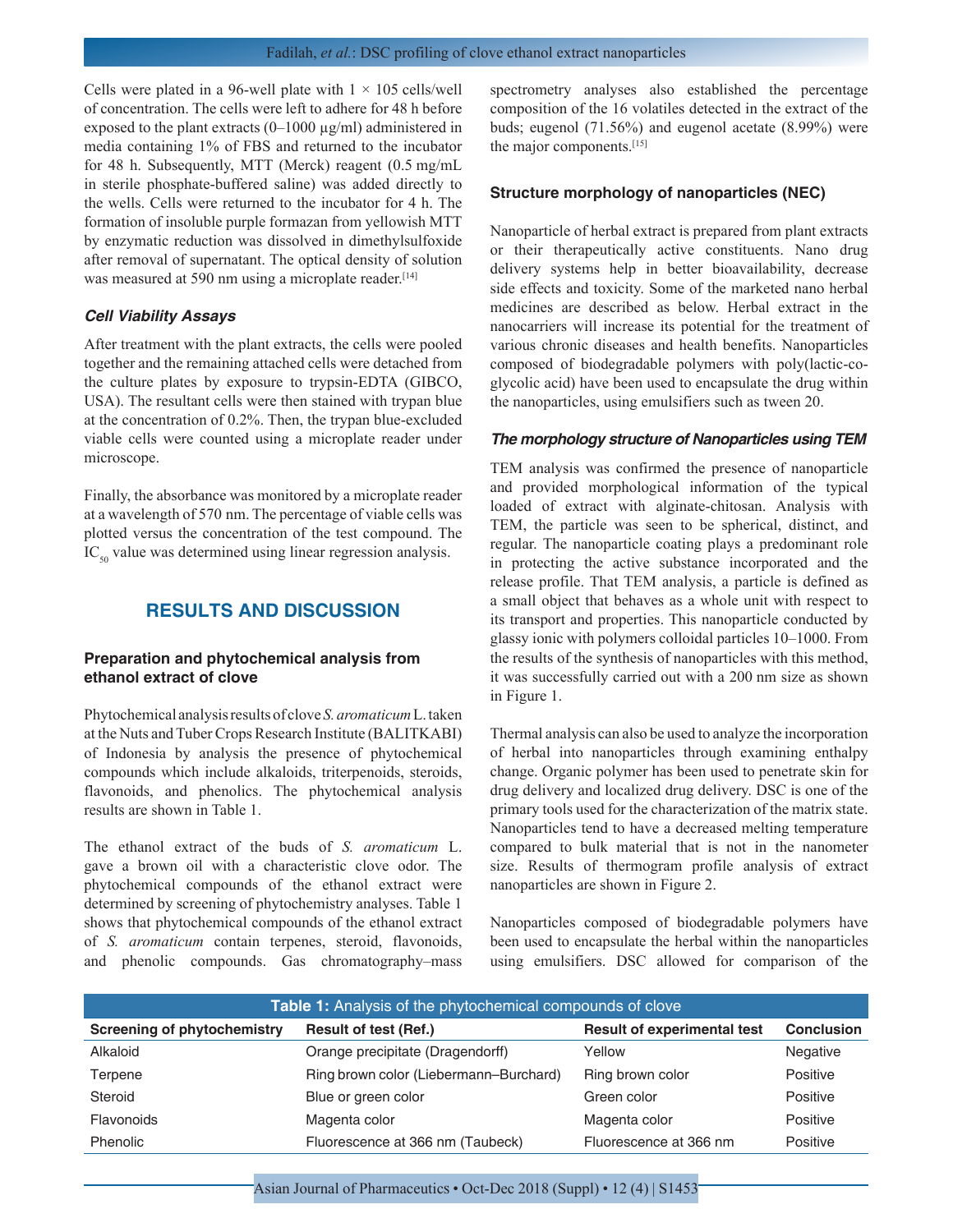| Table 2: MTT assay clove S. aromaticum L. against MCF-7 cell line |                        |                         |                    |  |
|-------------------------------------------------------------------|------------------------|-------------------------|--------------------|--|
| Cytotoxicity                                                      | <b>Ethanol extract</b> | Nanoparticle of extract | <b>Doxorubicin</b> |  |
| $IC_{50}$                                                         | $20.13 \mu q/mL$       | $7.6 \mu q/mL$          | 0.023              |  |

MTT: 3‑(4,5‑Dimethylthiazol‑2‑yl)‑2,5‑diphenyltetrazolium bromide, *S. aromaticum: Syzygium aromaticum*, MCF: Michigan Cancer Foundation



**Figure 1:** Transmission electron microscope morphology of nanoparticles of ethanol extract of clove with ×30.000 and  $d = 200$  nm



**Figure 2:** Thermogram profiling with direct scanning calorimetry analysis. (A) Clove extract, (B) alginate, (C) chitosan, (D) alginate-chitosan (E) loaded of extract with chitosan-alginate nanoparticles of the ethanol extract of clove

thermodynamic properties, as the  $T_m$  of herbals of NEC and the nanoparticle carriers were analyzed, to screen for undesirable changes to the herbals. DSC was also used to record the transition of compounds from a crystalline to an amorphous state on encapsulation, accompanied by a decrease in endothermic transition overtime and progressive scanning.

Solid lipid nanoparticles are emerging as a potential application in drug delivery, due to their low toxicity and their ability to maximize drug incorporation for secondary and tertiary drug targeting. Thermograms of crystalline compounds and the drug-loaded particle showed that the melting peak for the drug was not observed in the loaded. The polarity and charge of the head group, the pH values, and ionic strength become major factors governing the  $T_m$  of the loaded particle main transition. Low ionic strengths are characterized by a large gel-fluid transition approximately from 18 to 35°C, which produces an optically transparent solution due to rearrangements in lipid packing.

#### **Cytotoxic activity**

Cell growth profile in MTT assay, MTT assay is a rapid and high accuracy colorimetric approach that widely used to determine cell growth and cell cytotoxicity, particularly in the development of new drug. It measures cell membrane integrity by determining mitochondrial activity through enzymatic reaction on the reduction of MTT to formazan.

After completion of extraction, cytotoxic activity of bark extract was determined by MTT cell proliferation assay against HCT-116 cell line, cytotoxic activity represented by  $IC_{50}$ . The smaller  $IC_{50}$  value, the higher cytotoxic activity. Anticancer activity is represented by an  $IC_{50}$  value (μg/mL).  $IC_{50}$  value <100 is considered as an active compound with anticancer activity. IC<sub>50</sub> value in ranging from 100 to 300 is considered as weak anticancer activity, whereas the  $IC_{50}$  value over than 300 is considered as inactive compounds. Cytotoxicity assay of bark extract is summarized in Table 2 as follows.

The cytotoxic activity of the ethanol extracts of clove *S. aromaticum* L. on MCF-7 cells from human breast cancer was investigated *in vitro* by MTT. The results showed decreased cell viability and cell growth inhibition in a dosedependent manner. The  $IC_{50}$  value of standard cisplatin, gossypol, ethanol extract, and nanoparticle of ethanol result of the *in vitro* test showed that the  $IC_{50}$  values of the extract and the nanoparticles were 20.13 μg/mL and 7.6 μg/mL, respectively. Nanoparticles of *S. aromaticum* L. extract were very potential as anti-breast cancer. Ethanol extracts and nanoparticle extract of clove *S. aromaticum* L. demonstrated antiproliferative activities. Many studies in the past have assumed that the free phenolic groups of the other polyphenols are necessary for biological effects.[16] Flavonoid have the structure that required for antiproliferative activity on breast cancer cells.[17]

## **CONCLUSION**

The ethanol extracts of clove (*S. aromaticum* L.) could be formulated in nanoparticles form. From cytotoxicity assay,